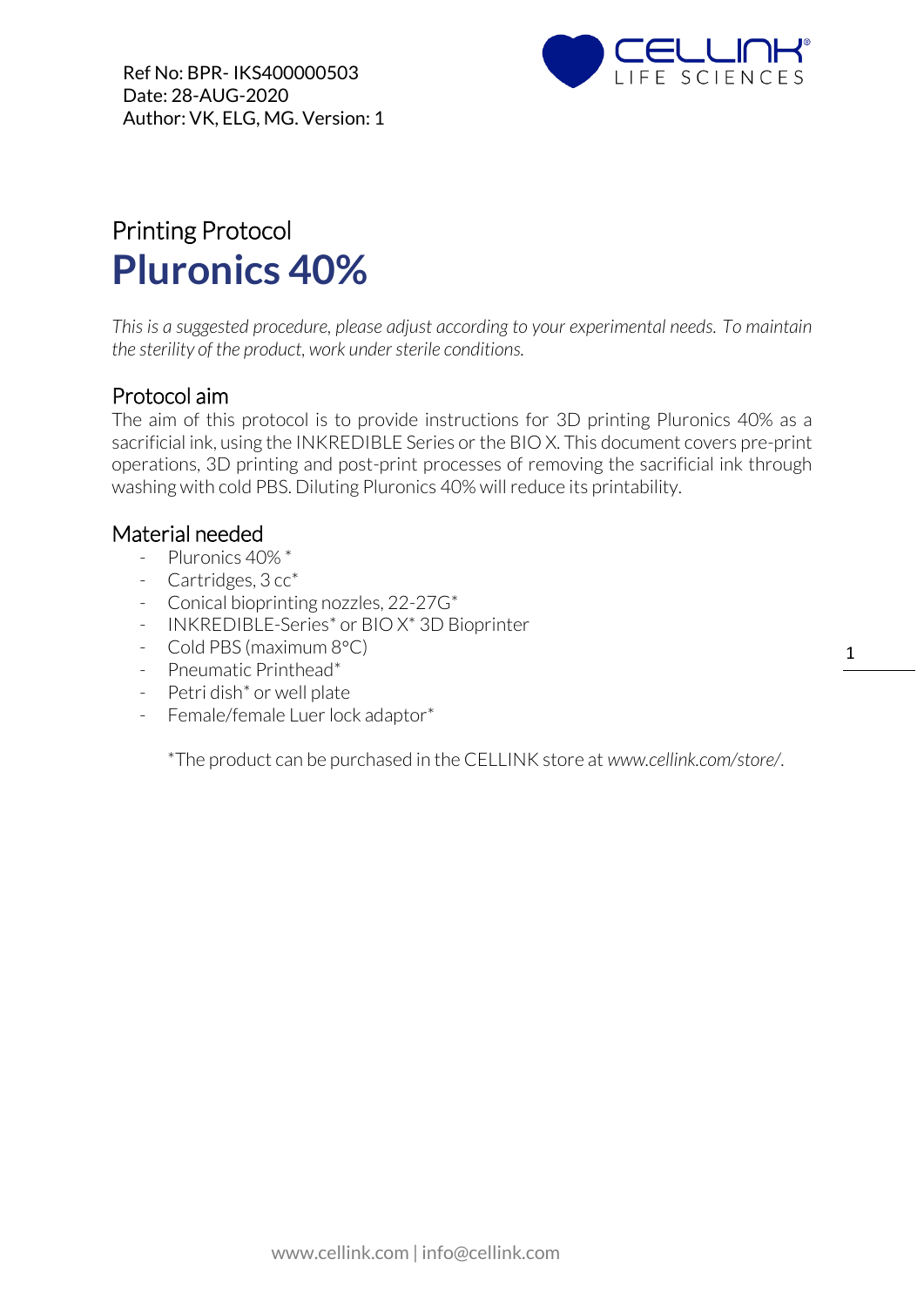

## Protocol

Pluronics 40% has been optimized for the INKREDIBLE-series and BIO X system equipped with a pneumatic printhead.

| Step           | <b>Title</b>          | Material                                                                                                            | Description                                                                                                                                                                                                                                                                                                                                                                                                                                                                                                                                                                                                                        |
|----------------|-----------------------|---------------------------------------------------------------------------------------------------------------------|------------------------------------------------------------------------------------------------------------------------------------------------------------------------------------------------------------------------------------------------------------------------------------------------------------------------------------------------------------------------------------------------------------------------------------------------------------------------------------------------------------------------------------------------------------------------------------------------------------------------------------|
| $\mathbf{1}$   | lnk<br>preparation  - | Pluronics 40%<br>Cartridge, 3 cc<br>Female/female<br>Luer lock adaptor<br>Conical<br>bioprinting<br>nozzles, 22-27G | Heat Pluronics 40% to room temperature. At<br>temperatures below 13°C it becomes very<br>liquid and thus loses its printability, see<br>Figure 1 for temperature sweep of Pluronics<br>40%.<br>Connect the syringe of Pluronics to a<br>cartridge using a Luer lock adaptor. Transfer<br>desired amount into the cartridge and cap<br>with a bioprinting nozzle. Place the cartridge<br>in the printhead.                                                                                                                                                                                                                          |
| $\overline{2}$ | Printing              | <b>INKREDIBLE-</b><br>Series or BIO X<br>3D bioprinter                                                              | 3D print support and/or sacrificial structures<br>using the ink. If printability is not as desired,<br>adjust the pressure up/down by 1 kPa to<br>extrude more/less material. The printing<br>pressure is inversely proportional to a nozzle<br>diameter and printing speed.<br>The relation between printing pressure and<br>speed for 22-27 G nozzles can be seen in<br>Figure 2.<br>Example: If using a 22 G nozzle and 10 mm/s<br>printing speed, start at 70 kPa and adjust as<br>needed.                                                                                                                                     |
| 3              | Washing               | Cold PBS<br>Ice                                                                                                     | 40%<br>becomes<br>liquid<br><b>Pluronics</b><br>at<br>low<br>temperatures and may thus be removed by<br>washing with cold PBS, or your liquid of choice.<br>Prior to washing, make sure to crosslink any<br>other bioinks printed to retain their structure.<br>Cover the printed construct in cold PBS and<br>remove by pipetting. Repeat until<br>all<br>Pluronics is removed.<br>the Pluronics is embedded inside a<br>If.<br>construct, wash with cold PBS and use<br>negative pressure to remove the ink.<br>Acellular and large constructs benefit from<br>being placed on ice for faster liquification of<br>the Pluronics. |
| 4              | Incubation            | Cell culture<br>medium                                                                                              | After removing the Pluronics, add the desired<br>medium to the constructs and place in<br>incubator.<br>Incubate the constructs in cell culture<br>medium in standard culture conditions (37 $^{\circ}$ C,                                                                                                                                                                                                                                                                                                                                                                                                                         |

2